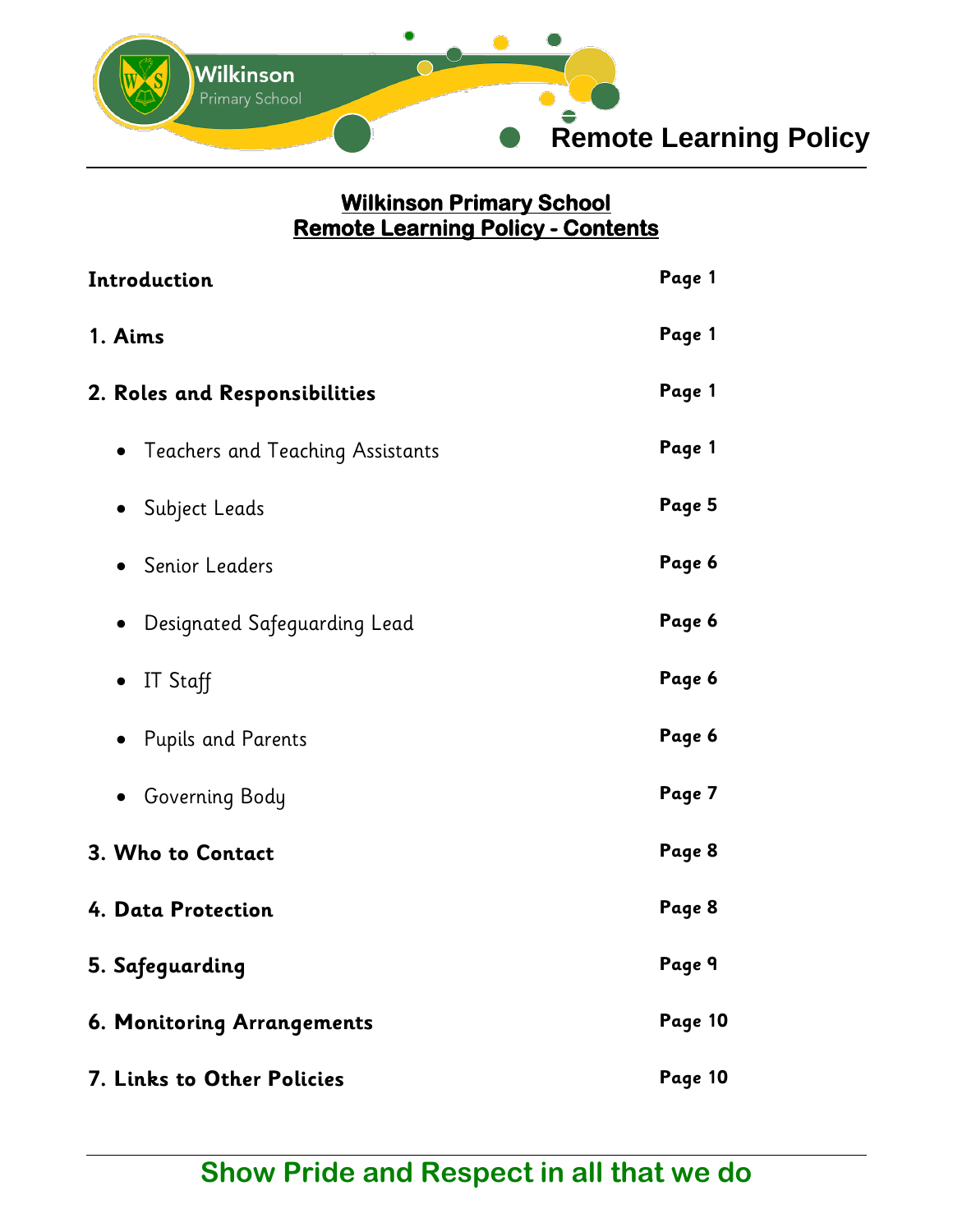

### **Introduction:**

This policy expresses the school's procedures for remote teaching and learning. It sets out the aims, planning of the curriculum, assessment of learning and the monitoring of remote learning.

| Written by:             | Mr P. Cheshire |
|-------------------------|----------------|
| Date written:           | November 2020  |
| Approved (governors) on |                |
| ı Review Date           | November 2021  |

### **1. Aims**

This remote learning policy aims to:

- Ensure consistency in the approach to remote learning for pupils who aren't in school
- Set out expectations for all members of the school community with regards to remote learning
- Provide appropriate quidelines for data protection

### **2. Roles and responsibilities**

#### **Teachers and Teaching Assistants**

When providing remote learning, teachers must be available between 8:30am and 4:30pm. If they're unable to work for any reason during this time, for example due to sickness or caring for a dependent, they should report this using the normal absence procedure.

When providing remote learning, **teachers** are responsible for:

- 1. Providing a video recording and/or a live 'introduction' to the day's learning, including:
	- A greeting/message
	- where the day's work can be found
	- instructions for completing and submitting work
	- congratulating children who have submitted particularly impressive (relative) work.

#### 2. Setting work:

- Work will need to be provided for all the pupils in the class.
- Work provided must be differentiated to ensure that it is at an appropriate level of challenge for all ability groups.
- Staff will need to provide 4 daily lessons:
	- o A daily maths lesson
	- o A daily English session (Reading, Writing, phonics or grammar)
	- o Two daily lessons from another curriculum area (e.g. Science, history…)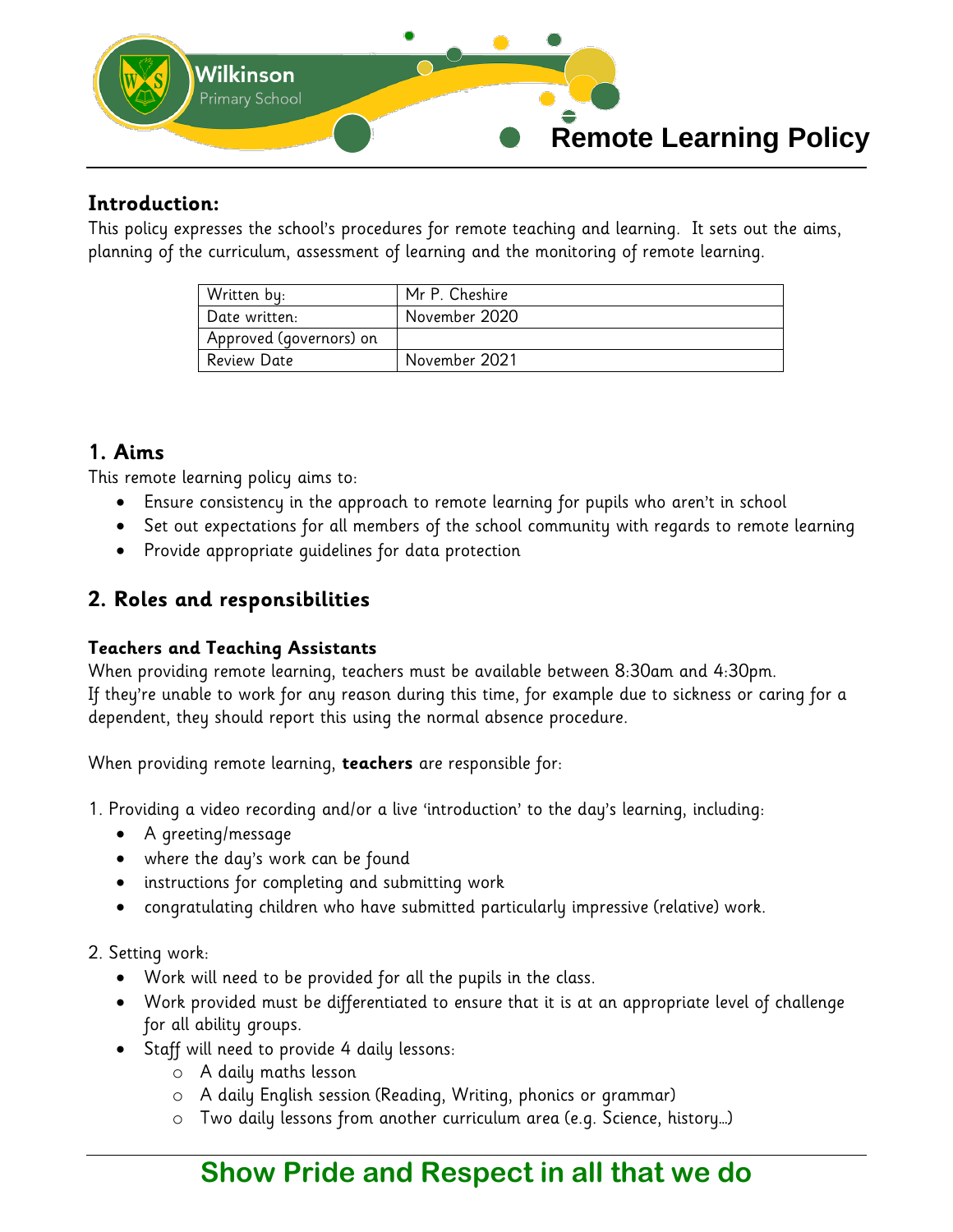

- As far as practical, all subjects of the primary curriculum must be provided for, this must include Religious Education and PSHE/RSE.
	- o ICT should focus on PROGRAMMING and utilize Purple Mash 2Code
	- o PE may be covered by directing children to particular websites/online services (e.g. PE with Joe Wicks).
	- o Art and Design Technology must be planned for, though it must be recognized that parents/carers may not have access to materials – in such cases alternatives will be accepted.
- All lessons will have an introduction 'video'. This should be of the teacher as if talking 'live' in a lesson or talking over a Powerpoint, Google Slides or SMART Notebook presentation. Alternatives to this could be provided in the form of:
	- o Video lessons from websites such as Oak National Academy, White Rose Maths.
	- o Television programmes or webpages provided by the BBC.
- The work needs to be set by 8:30am on the day it is intended for.
- Work should be uploaded, to either:
	- o The Class Blog on Purple Mash
	- o Google Classroom
- Staff should co-ordinate with the other teachers, including those teaching in school, to ensure consistency across the year group. Wording for instructions on either the class blog or Google Classroom should be the same. To make sure pupils with limited access to devices can still complete the work, paper copies of all work set should be provided, dated and left at the school office for parents/carers to collect.
- Teachers will not be expected to provide work for other year groups, though they may be asked to provide work for the other class in the Year Group.
- 3. Providing feedback on work
	- Pupil work will either be:
	- Uploaded to their class blog (in a photograph or video or as a post).
	- Saved in the children individual folders on Purple Mash
	- Handed in on Google Classroom
	- All staff have access to these locations for the children in their class
	- Feedback must be given (in words not exclusively emojis) to all pieces of work on the day it is handed in/uploaded:
	- Comments should be made on posts to blogs
	- The comments box should be completed on Purple Mash work
	- At least a general comment (in the Private Comment box) should be made on work handed in on Google Classroom, however a mark can be set up and given (if appropriate) and particular places in a document could be highlighted and a comment left (e.g. for a spelling or grammatical error).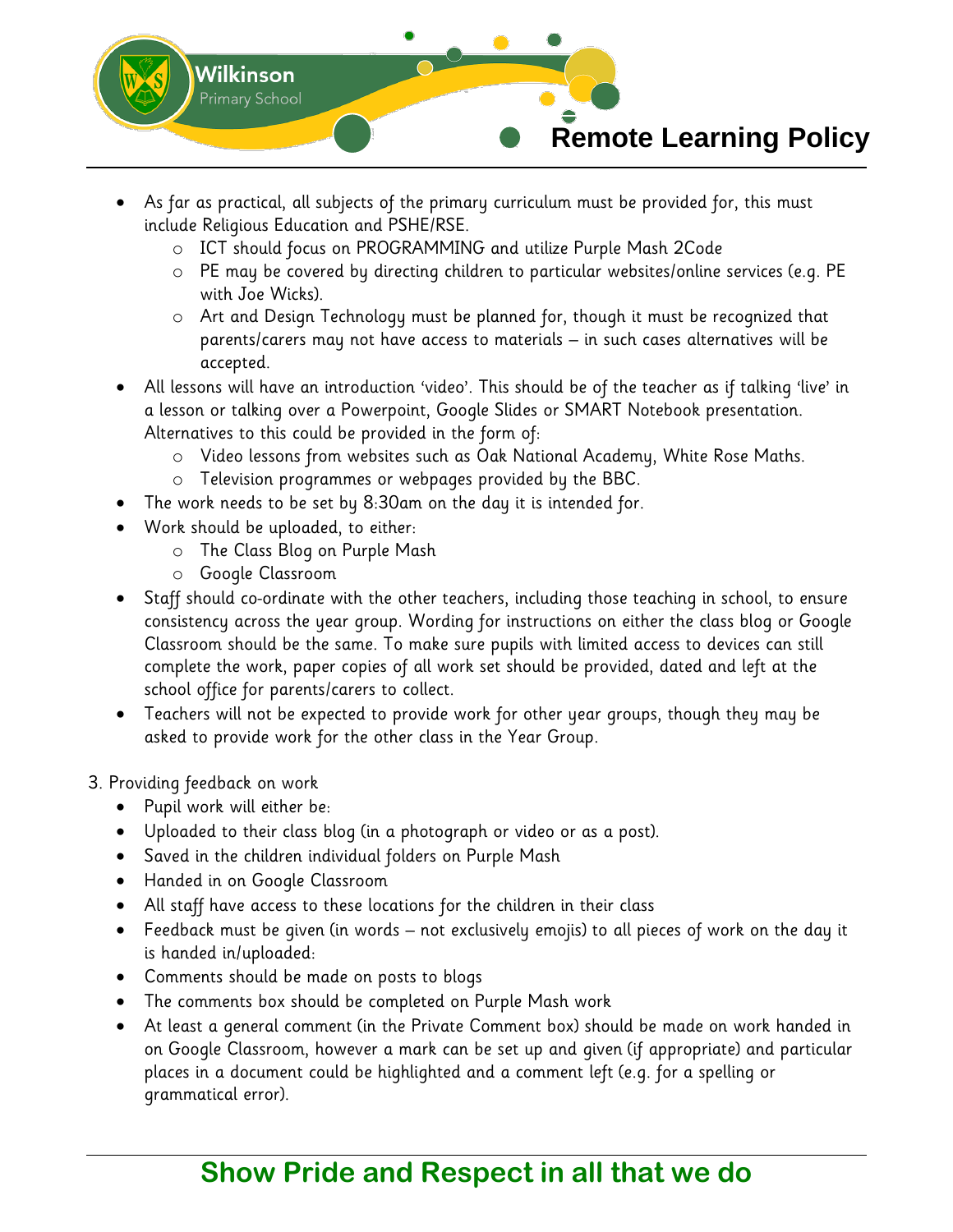

- As digital work can be continued and amended constantly teachers may ask for further work to be done or for a Redo (on Purple Mash, therefore it may be necessary to return to some work to check on any amendment that has been requested.
- 4. Continuing to support and monitor the teaching of reading
	- **TAs** should monitor Reading Planet; children's progress through their allocated books should be reviewed and new ones allocated as required.
- 5. Keeping in touch with pupils who aren't in school and their parents
	- During extended periods of isolation (e.g. the closure of schools due to a national lockdown) teachers will be asked to make contact with pupils and their families by telephone. This should happen after 2 weeks and then every subsequent week.
	- During a period of isolation due to a confirmed case of COVID-19 9 (or similar) teachers will not be required to make contact via telephone. Contact can be maintained using class blogs or via the Class Stream on Google Classroom.
	- Teachers may be asked to contact a child who isn't in school by telephone on other occasions if circumstances require this – this could be due to a technical problem, or to ascertain why set work isn't being completed.
	- Parents and children should not, in general circumstances, be contacting a teacher individually. Parents should only use the school's .gov e-mail address to contact the school. Parents will be made aware of this through Acceptable Use Agreements. If a parent contacts a member of staff through their individual e-mail accounts they should inform a member of the SLT who will then contact the parent(s) concerned.
	- Although parents should not contact staff directly through individual e-mail accounts, they may raise a concern or make a complaint through the blogs or the Class Stream on Google Classroom. In such circumstances, teachers should inform a member of the SLT (see above). If a child makes a complaint or raises a concern staff should inform a member of the SLT. If a child raises a safeguarding concern, or teachers suspect there are safeguarding issues they should refer to the section below.
	- If a child behaves inappropriately (e.g. posts inappropriate comments or pictures, appears inappropriately dressed or uses inappropriate gestures in a virtual lesson) normal school discipline procedures (i.e. Time Out) should be followed. The incident should reported immediately to the Digital Safeguarding Lead who may suspend the child's access to digital resources for a period of time. The duration of any suspension should be reported to both child and parents (if the issue involved working at home).

6. Attending virtual meetings/professional development opportunities/courses with staff, parents and outside agencies, and **virtual lessons with pupils**

Dress code: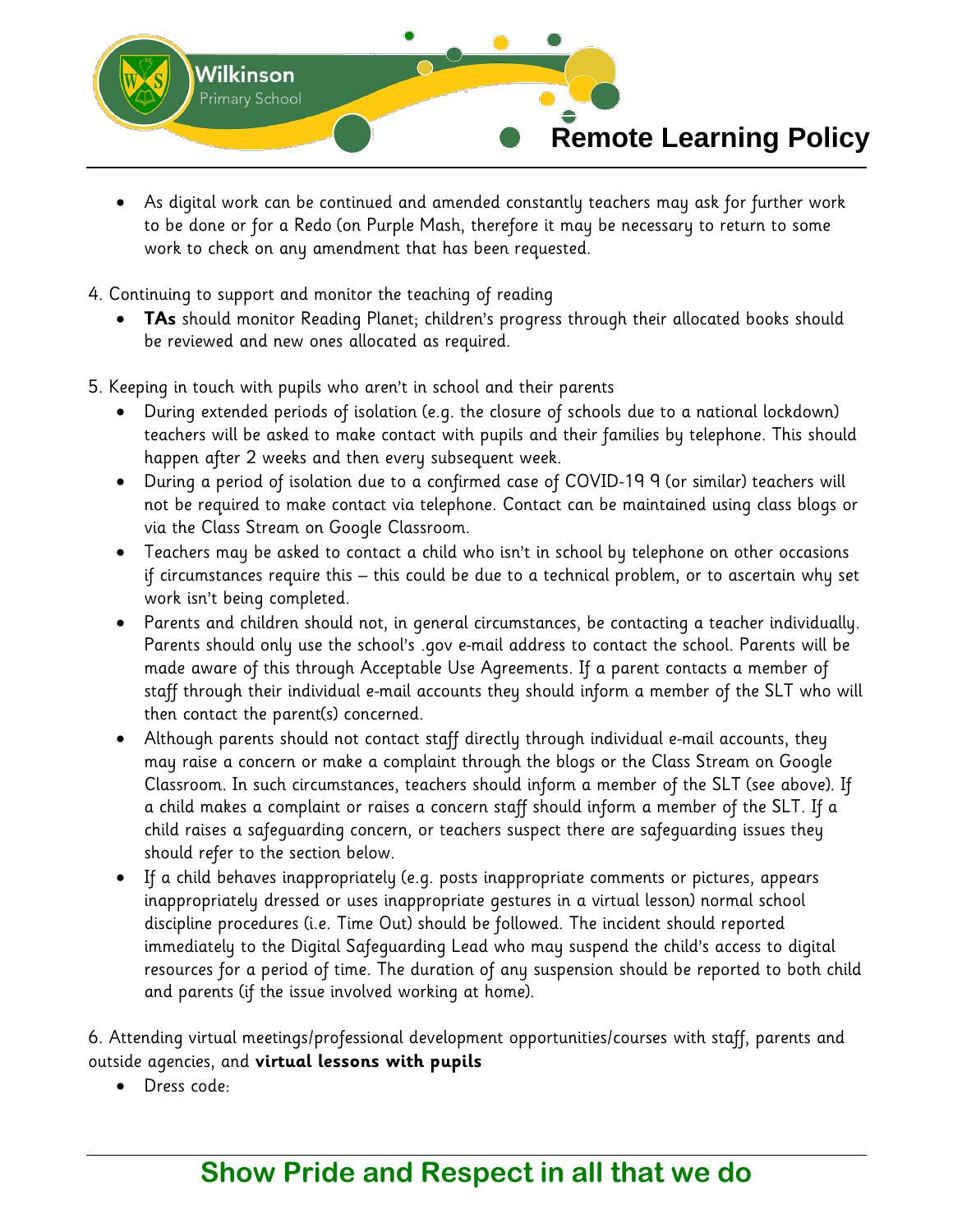

- o For virtual meetings with parents staff should dress professionally, to the same standards as would be expected in school.
- o For virtual meetings with other staff within school there is no requirement to dress to the standards expected within school, however staff should consider the appropriateness of the clothing choices which but they should be daytime clothing that covers both the top and bottom half of the body.
- o For virtual meetings with outside agencies staff should consider the nature of the meeting and the role and status of the other participants before deciding upon whether dressing professionally, or more casual dress is appropriate.
- o Locations: avoid areas with background noise, and ensure there is nothing inappropriate in the background. Virtual backgrounds can be used but staff should consider the appropriateness of any virtual background. Staff should also ensure that, if they are attending a virtual meeting from home that all members of the household are aware that a meeting is taking place to avoid interruptions.
- $\circ$  For virtual lessons with pupils staff should dress professionally, to the same standards as would be expected in school.
- Virtual Lessons

In addition to the above policy on dress, location and background staff holding virtual lessons should:

- o Record the lesson so that children who are unable to attend 'live' can access the learning'.
- o Ensure that all the children attending know the lesson is to be recorded and remind the children to turn off their cameras
- o Mute all attendees, and instruct the children that they should 'raise their hand' if they wish to speak, unmute themselves if asked to contribute and the remute themselves following their contribution.
- o Be the last person to leave the virtual lesson.

Staff should be aware that 1:1 virtual meetings with children should not, under any circumstances, take place.

### **Subject leads**

Alongside their teaching responsibilities, subject leads are responsible for:

- Considering whether any aspects of the subject curriculum need to change to accommodate remote learning.
- Working with teachers teaching their subject remotely to make sure all work set is appropriate and consistent.
- Working with other subject leads and senior leaders to make sure work set remotely across all subjects is appropriate and consistent, and deadlines are being set an appropriate distance away from each other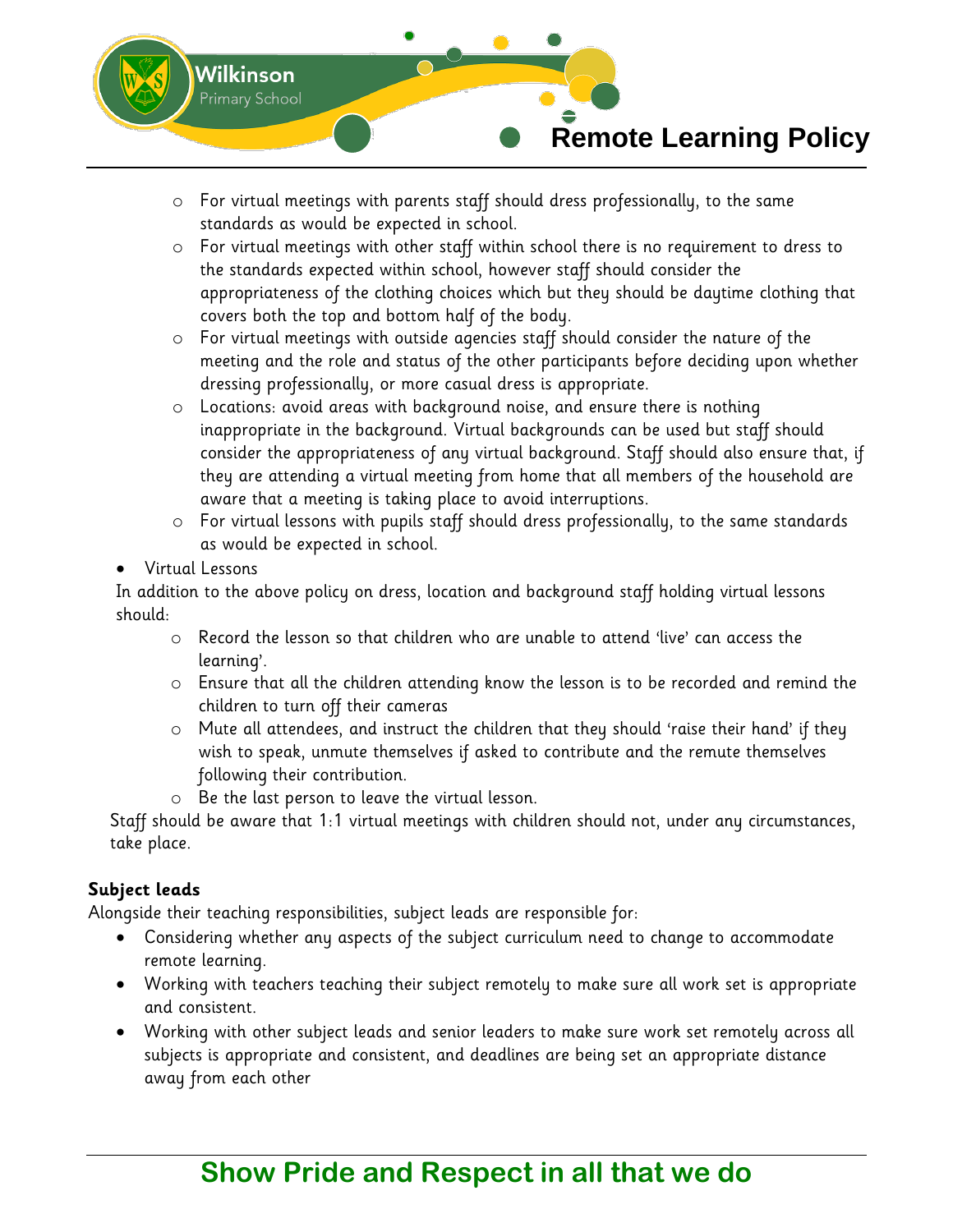

 Investigating and evaluating the effectiveness of any digital resources that may be used for remote learning, and deploying these throughout the school. Directing teachers to such resources and organising training in the effective use of such resources.

#### **Senior leaders**

Alongside any teaching responsibilities, senior leaders are responsible for:

- Co-ordinating the remote learning approach across the school
- Monitoring the effectiveness of remote learning through monitoring the numbers of children logging in and completing set digital work, or collecting paper copies; meetings with teachers and, reviewing work set; reaching out for feedback from pupils and parents
- Monitoring the security of remote learning systems, including data protection and safeguarding considerations

### **Designated Safeguarding Lead**

The DSL and DDSL are responsible for:

 Maintaining contacts, collating, passing on information and responding to any concerns raised whilst children are working remotely. The Safeguarding and Child Protection Policy remains in force.

#### **IT staff**

IT staff; the Computing Lead, on site technician and remote support (Concero UK Ltd); are responsible for:

- Fixing issues with systems used to set and collect work
- Helping staff and parents with any technical issues they're experiencing
- Reviewing the security of remote learning systems and flagging any data protection breaches to the data protection officer
- Assisting pupils and parents with accessing the internet or devices
- Monitoring the effectiveness of digital resources
- Providing training in the use of digital resources for staff and pupils
- Staff should be aware that they can 'raise a ticket' with Concero to arrange support from either the onsite technician (Thursdays) or for remote assistance: **support@concerouk.com**

#### **Pupils and parents**

Staff can expect pupils learning remotely to:

- Be contactable during the school day although consider they may not always be in front of a device the entire time
- Complete work to the deadline set by teachers
- Seek help if they need it, from teachers or teaching assistants
- Alert teachers if they're not able to complete work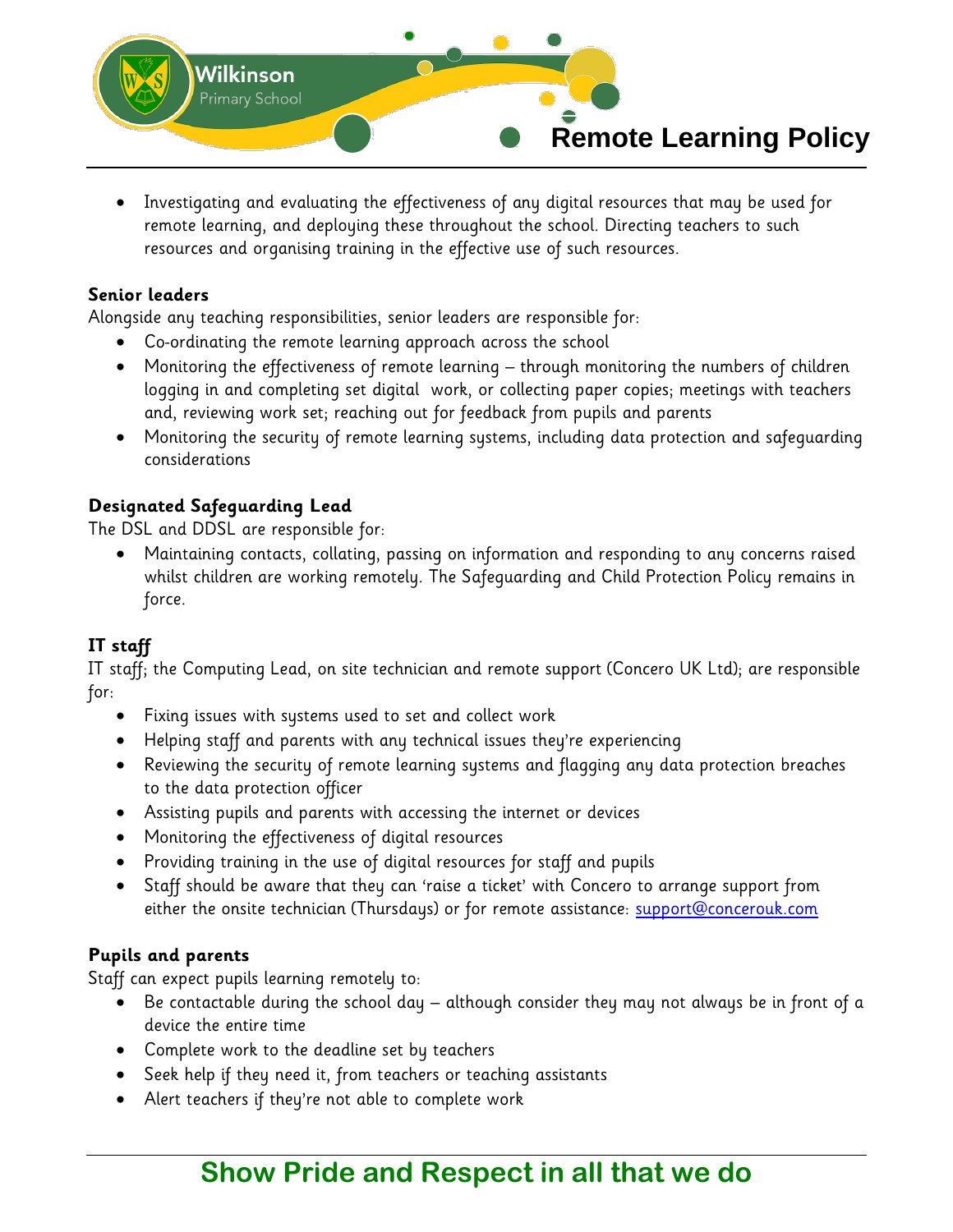

Parents should:

- Make the school aware if their child is sick or otherwise can't complete work
- Seek help from the school if they need it either by e-mail to the school's .gov e-mail address or via the blogs, including the help blog on Purple Mash or via the Class Stream in Google Classroom.
- Be respectful when making any complaints or concerns known, and only use the .gov e-mail to contact school via e-mail.

For online virtual lessons parents/carers should:

- Ensure an appropriate adult is in close proximity to the child during the virtual lesson to monitor and ensure they are safe and using it appropriately.
- Make sure all members of the household are aware that the meeting is taking place and make sure they are also suitable dressed and use appropriate language and behaviour when nearby or in the background. Google Meets allows the use of a virtual background – this may be an appropriate feature to turn on.
- Ensure that screenshots, photos or recordings of virtual lessons are NOT made.
- Links to virtual lessons (Meet Codes) are not shared with others.

Pupils should:

- Take part in online lessons with the same standards of behaviour that would be expected from them in their classroom.
- Not engage in any inappropriate behaviour (e.g. make inappropriate comments, display inappropriate images or messages).
- Take part in the meet up in a suitable environment (not a bedroom) and be appropriately dressed (in day clothing that covers both the top and bottom halves of the body).
- Make sure they have 'logged off' the call correctly once a lesson is finished before turning off any devices.
- Switch of cameras/audio if they are instructed to by the teacher (so the virtual lesson can be recorded for other users).

#### **Governing Body**

The governing board is responsible for:

- Monitoring the school's approach to providing remote learning to ensure education remains as high quality as possible
- Ensuring that staff are certain that remote learning systems are appropriately secure, for both data protection and safeguarding reasons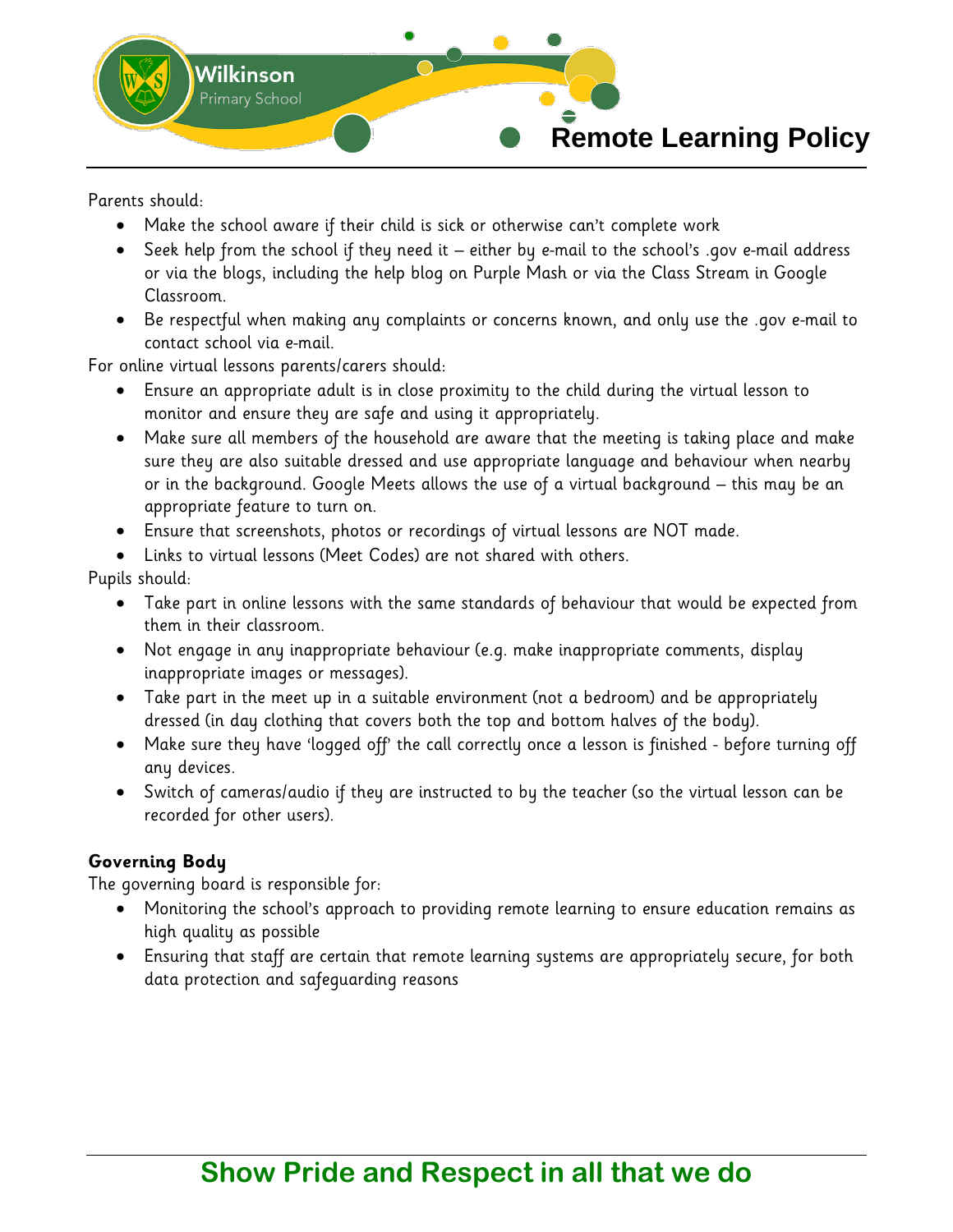

### **3. Who to contact**

If staff have any questions or concerns about remote learning, they should contact the following individuals:

Issues in setting work – talk to the relevant subject lead or SENCO

Issues with online behaviour – talk to a member of the SLT and the IT Lead

Issues with digital resources or hardware – talk to IT staff

Issues with their own workload or wellbeing – talk to their line manager

Concerns about data protection – talk to the business manager who will liaise with the data protection officer

Concerns about safeguarding – talk to the DSL/DDSL

## **4. Data protection**

#### Accessing personal data

When accessing personal data for remote learning purposes, all staff members will:

 Have access to CPOMS to record any parent contact or concerns about children, this is accessed via a secure password. Ensure you log out after use. Do not allow access to the site to any third party.

Teachers are able to access parent contact details via SIMS using a secure password. Do not share any details with third parties and ensure SIMS is logged out of following use.

School laptops and iPads are the school's preferred devices to be used when accessing any personal information on pupils, staff should not use personal devices to access pupil personal information.

#### Processing personal data

Staff members may need to collect and/or share personal data such as email addresses or telephone numbers as part of the remote learning system. As long as this processing is necessary for the school's official functions, individuals won't need to give permission for this to happen.

However, staff are reminded to collect and/or share as little personal data as possible online. Staff should ensure such details are stored on a secure device with hard disc security measures in place (such as a laptop). Staff should NOT, UNDER ANY CIRCUMSTANCES store such details on a portable storage device such as a Memory Pen or an external hard drive.

#### Keeping devices secure

All staff members will take appropriate steps to ensure their devices remain secure. This includes, but is not limited to:

 Keeping the device password-protected – strong passwords are at least 8 characters, with a combination of upper and lower-case letters, numbers and special characters (e.g. asterisk or currency symbol)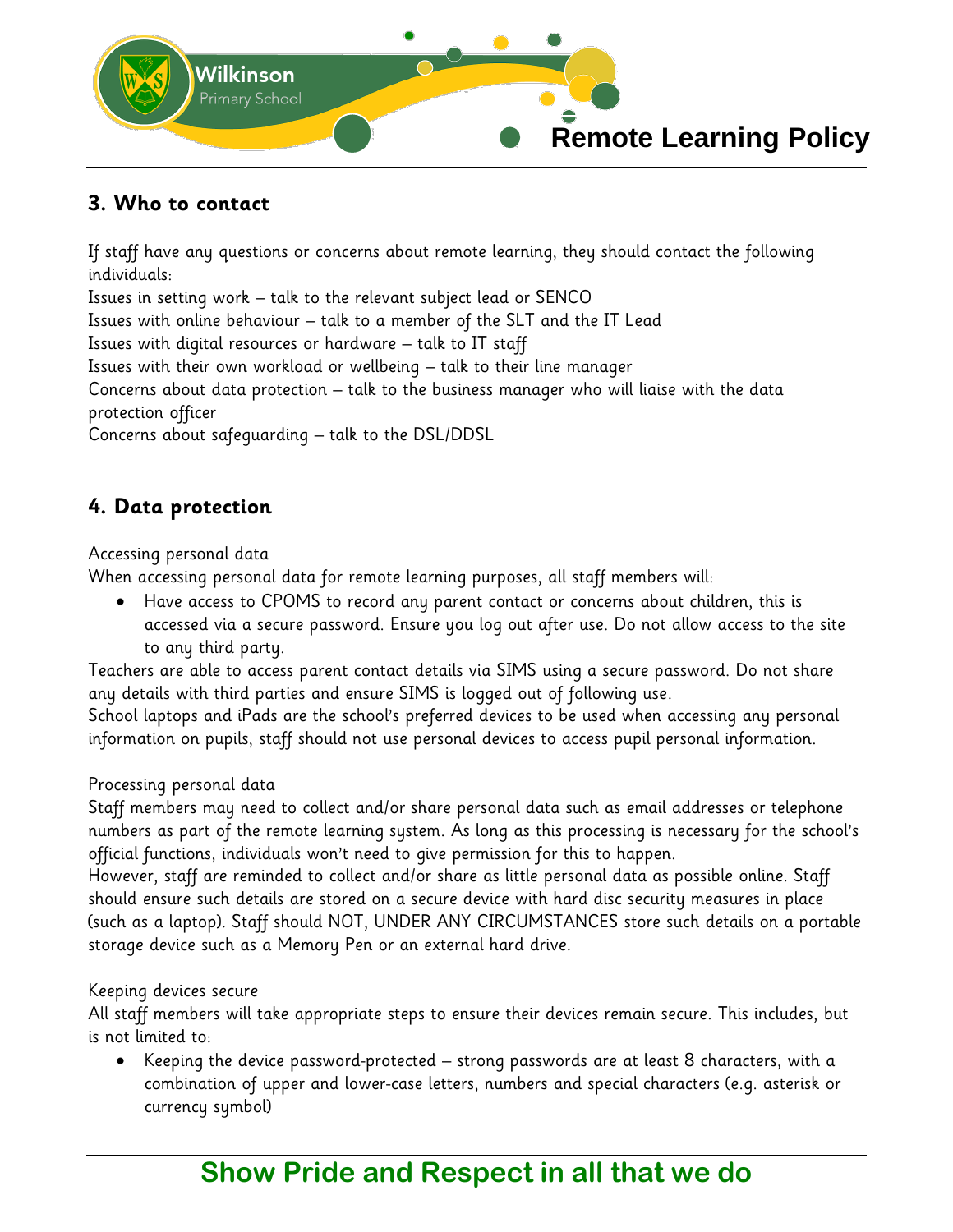

- Making sure the device locks if left inactive for a period of time
- Not sharing the device among family or friends
- The school will take steps ensure that devise remain secure. This includes, but is not limited to:
- Ensuring the hard drive is encrypted this means if the device is lost or stolen, no one can access the files stored on the hard drive by attaching it to a new device
- Installing antivirus and anti-spyware software
- Keeping operating systems up to date and the latest updates are installed

## **5. Safeguarding**

We will follow the statutory safeguarding guidance, Keeping Children Safe in Education.

We will always have regard for these important safeguarding principles:

The best interests of children must come first.

If anyone has a safeguarding concern about any child, they should act on it immediately.

A designated safeguarding lead (DSL) or deputy will be available at all times

It's essential that unsuitable people don't enter the school workforce or gain access to children Children should continue to be protected when they are online

All staff and volunteers must continue to act on any concerns they have about a child immediately. It is still vitally important to do this, both for children at school and those at home.

Normal reporting procedures remain in place. Report to the DSl or DDSL immediately, log concerns on CPOMS

The school will maintain contact with children who are at home. Staff will try to speak directly to children at home to help identify any concerns. They will use school phones and devices to make calls home.

Staff and volunteers will look out for signs like:

- Not completing assigned work or logging on to school systems
- No contact from children or families
- Seeming more withdrawn during any class check-ins or video calls

Holding virtual lessons gives staff an opportunity to view a child and their home, staff should be vigilant for anything that would raise a concern of a safeguarding or child protection nature.

Where staff are interacting with children online, they will continue to follow our existing Acceptable Use Policy, the school's Digital Safety Policy and the arrangements detailed above.

Staff will continue to be alert to signs that a child may be at risk of harm online, and act on any concerns immediately, following our reporting procedures.

We will make sure children know how to report any concerns they have back to our school, and signpost them to other sources of support too.